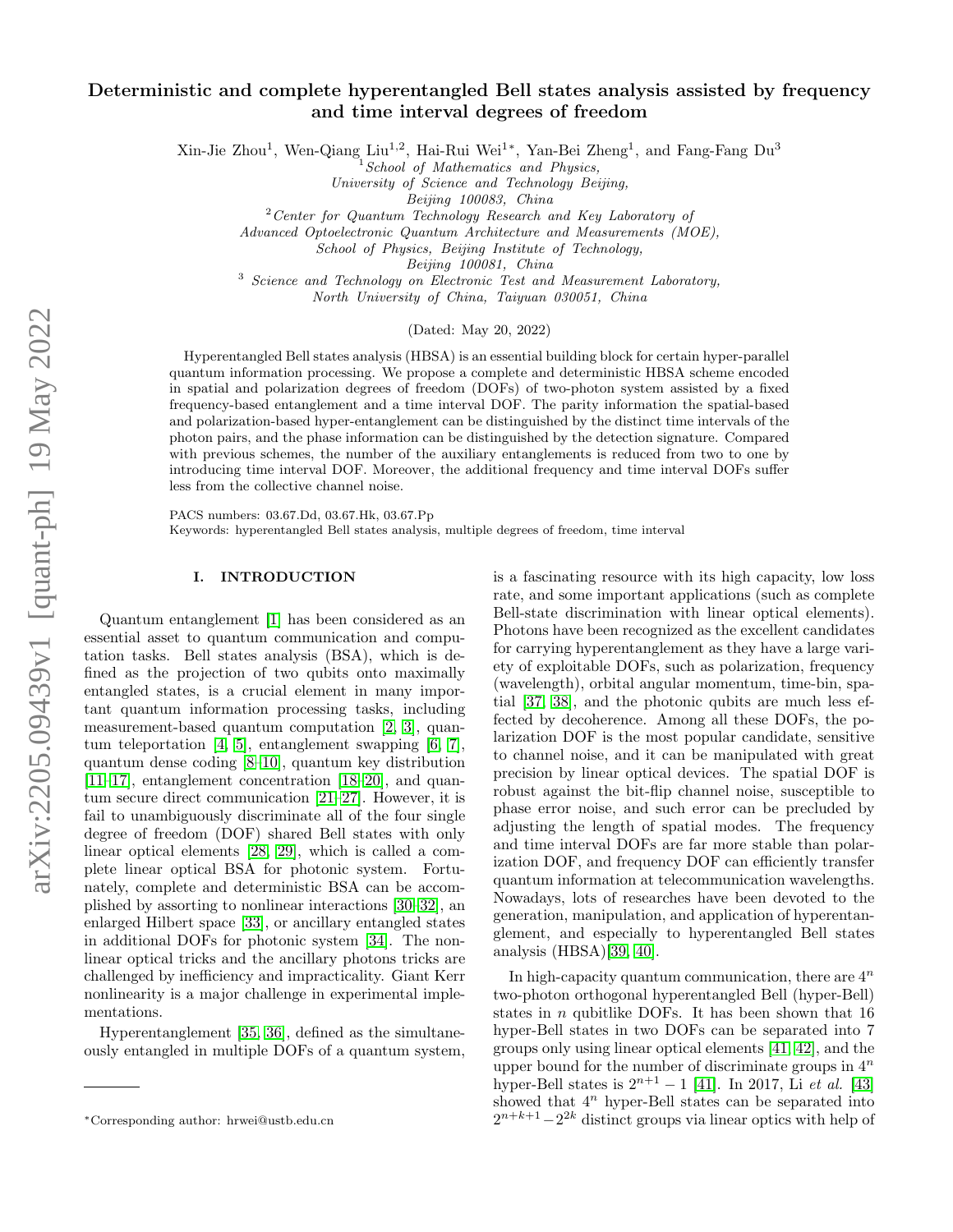$k$  ( $k \leq n$ ) additional entangled states in ancillary DOFs. In 2019, Gao et al. [\[44\]](#page-7-0) proved that  $2^{n+k+1}$  hyper-Bell states in  $n (n \geq 2)$  DOFs can be distinguished via linear optics with help of a time delay and  $k$   $(k \leq n)$  auxiliary entangled states in additional DOFs. In 2020, Gao et al. [\[45\]](#page-7-1) further enhanced to 14 distinct groups only assisted by time-bin DOF. It is note that all of above linear schemes are incomplete. In 2010, Sheng *et al.* [\[46\]](#page-7-2) first proposed a complete polarization-spatial-based HBSA with the help of cross-Kerr nonlinearity. Later some improved works were proposed [\[47–](#page-7-3)[49\]](#page-7-4). Nowadays, atoms, quantum dots, nitrogen-vacancy centers, and superconductors have been introduced to complete deterministic HBSA [\[50–](#page-7-5)[55\]](#page-7-6). Realizing strong natural Kerr nonlinearities are challenge in experiment with current technology. The fast manipulation and measurement of neutral atoms are difficult in experiment.  $mK$  temperature and tens of  $\mu$ s coherence time are necessary for superconducting qubits. In 2019, Wang et al. [\[56\]](#page-7-7) proposed a program to a complete scheme in polarization and the first momentum DOFs with help of two fixed Bell states in frequency and the second momentum DOFs. Later in 2020, Zeng and Zhu [\[57\]](#page-7-8) completed a HBSA scheme in spatial and polarization DOFs assisted by time-bin and frequency entanglements.

In this paper, we construct a scheme for arbitrarily complete HBSA by using frequency beam splitter, frequency shifter, and some linear optical elements. The hyper-Bell states are encoded in both the spatial and polarization DOFs of two photons, and a time intervals DOF and a fixed frequency Bell state are introduced to complete the scheme. The parity information of the spatial and polarization DOFs (4 groups) are discriminated from each other by the time intervals of the photon pairs. The phase information of the spatial and polarization DOFs in each group can be discriminated by the detection signatures. In contrast to the schemes in Refs. [\[34,](#page-6-15) [43,](#page-6-24) [45\]](#page-7-1), the 16 hyper-Bell states are distinguished unambiguously in our scheme. One fixed entangled state in frequency DOF is exploited to construct the present scheme which overwhelms the ones in Refs. [\[56,](#page-7-7) [57\]](#page-7-8). In addition, frequency DOF is much more insensitive to the channel noise in an optical fiber than spatial (momentum) and polarization DOFs [\[44,](#page-7-0) [56,](#page-7-7) [57\]](#page-7-8).

## II. COMPLETE HYPER-BELL STATES ANALYSIS IN POLARIZATION AND SPATIAL DOFS OF TWO PHOTONS

The two-photon hyper-Bell states in spatial and polarization DOFs can be written as

<span id="page-1-0"></span>
$$
|\Lambda\rangle_{AB} = |\Theta_s\rangle_{AB} \otimes |\Gamma_p\rangle_{AB}.\tag{1}
$$

We use  $A(B)$  to denote the photon  $A(B)$ , and use the subscript  $s(p)$  to denote the spatial (polarization) DOF.  $|\Theta_s\rangle_{AB}$  represents one of the four Bell states in spatial

DOF,

$$
|\phi_s^{\pm}\rangle_{AB} = \frac{1}{\sqrt{2}} (|a_1b_1\rangle \pm |a_2b_2\rangle),
$$
  

$$
|\psi_s^{\pm}\rangle_{AB} = \frac{1}{\sqrt{2}} (|a_1b_2\rangle \pm |a_2b_1\rangle).
$$
 (2)

 $|\Gamma_p\rangle_{AB}$  represents one of the four Bell states in polarization DOF,

$$
|\phi_p^{\pm}\rangle_{AB} = \frac{1}{\sqrt{2}}(|HH\rangle \pm |VV\rangle),
$$
  

$$
|\psi_p^{\pm}\rangle_{AB} = \frac{1}{\sqrt{2}}(|HV\rangle \pm |VH\rangle).
$$
 (3)

where  $a_1$  ( $b_1$ ) and  $a_2$  ( $b_2$ ) represent the two spatial modes of photon  $A(B)$ . H and V represent the horizontal and vertical polarization states of a single photon, respectively. In order to completely distinguish the 16 hyper-Bell states described by Eq. [\(1\)](#page-1-0), a fixed auxiliary Bell state  $|\Omega_f\rangle_{AB}$  encoded in frequency DOF is employed.  $|\Omega_f\rangle_{AB}$  is given by

$$
|\psi_f^+\rangle_{AB} = \frac{1}{\sqrt{2}} (|\omega_1 \omega_2\rangle + |\omega_2 \omega_1\rangle). \tag{4}
$$

Here  $\omega_1$  and  $\omega_2$  are the two frequencies of the incident photons. The states of the whole system can be depicted as

$$
|\Upsilon\rangle_{AB} = |\Theta_s\rangle_{AB} \otimes |\Gamma_p\rangle_{AB} \otimes |\psi_f^+\rangle_{AB}.
$$
 (5)

A scheme we designed for complete HBSA in spatial and polarization DOFs assisted by time intervals DOF and an auxiliary entanglement in frequency DOF is shown in Fig. [1.](#page-2-0) Now let us take  $|\phi_s^+\rangle_{AB} \otimes |\phi_p^+\rangle_{AB} \otimes$  $|\psi_f^+\rangle_{AB}, |\psi_s^+\rangle_{AB}\otimes|\psi_f^+\rangle_{AB}, |\phi_s^+\rangle_{AB}\otimes|\psi_p^+\rangle_{AB}\otimes$  $|\psi_f^+\rangle_{AB}$ , and  $|\psi_s^+\rangle_{AB} \otimes |\phi_p^-\rangle_{AB} \otimes |\psi_f^+\rangle_{AB}$  as examples to illustrate the principle of our scheme in detail, step by step. Here above four hyperentangled states can be written as

<span id="page-1-1"></span>
$$
\begin{aligned} |\Upsilon_0^1\rangle =& |\phi_s^+\rangle_{AB}\otimes|\phi_p^+\rangle_{AB}\otimes|\psi_f^+\rangle_{AB} \\ =&\frac{1}{2\sqrt{2}}(|a_1b_1\rangle+|a_2b_2\rangle)\otimes(|HH\rangle+|VV\rangle) \qquad (6) \\ &\otimes(|\omega_1\omega_2\rangle+|\omega_2\omega_1\rangle), \end{aligned}
$$

$$
\begin{aligned} |\Upsilon_0^2\rangle =& |\psi_s^+\rangle_{AB}\otimes|\psi_p^-\rangle_{AB}\otimes|\psi_f^+\rangle_{AB} \\ =&\frac{1}{2\sqrt{2}}(|a_1b_2\rangle+|a_2b_1\rangle)\otimes(|HV\rangle-|VH\rangle) \qquad (7) \\ &\otimes(|\omega_1\omega_2\rangle+|\omega_2\omega_1\rangle), \end{aligned}
$$

$$
|\Upsilon_0^3\rangle = |\phi_s^- \rangle_{AB} \otimes |\psi_p^+ \rangle_{AB} \otimes |\psi_f^+ \rangle_{AB}
$$
  
= 
$$
\frac{1}{2\sqrt{2}} (|a_1 b_1 \rangle - |a_2 b_2 \rangle) \otimes (|HV\rangle + |VH\rangle)
$$
 (8)  

$$
\otimes (|\omega_1 \omega_2 \rangle + |\omega_2 \omega_1 \rangle),
$$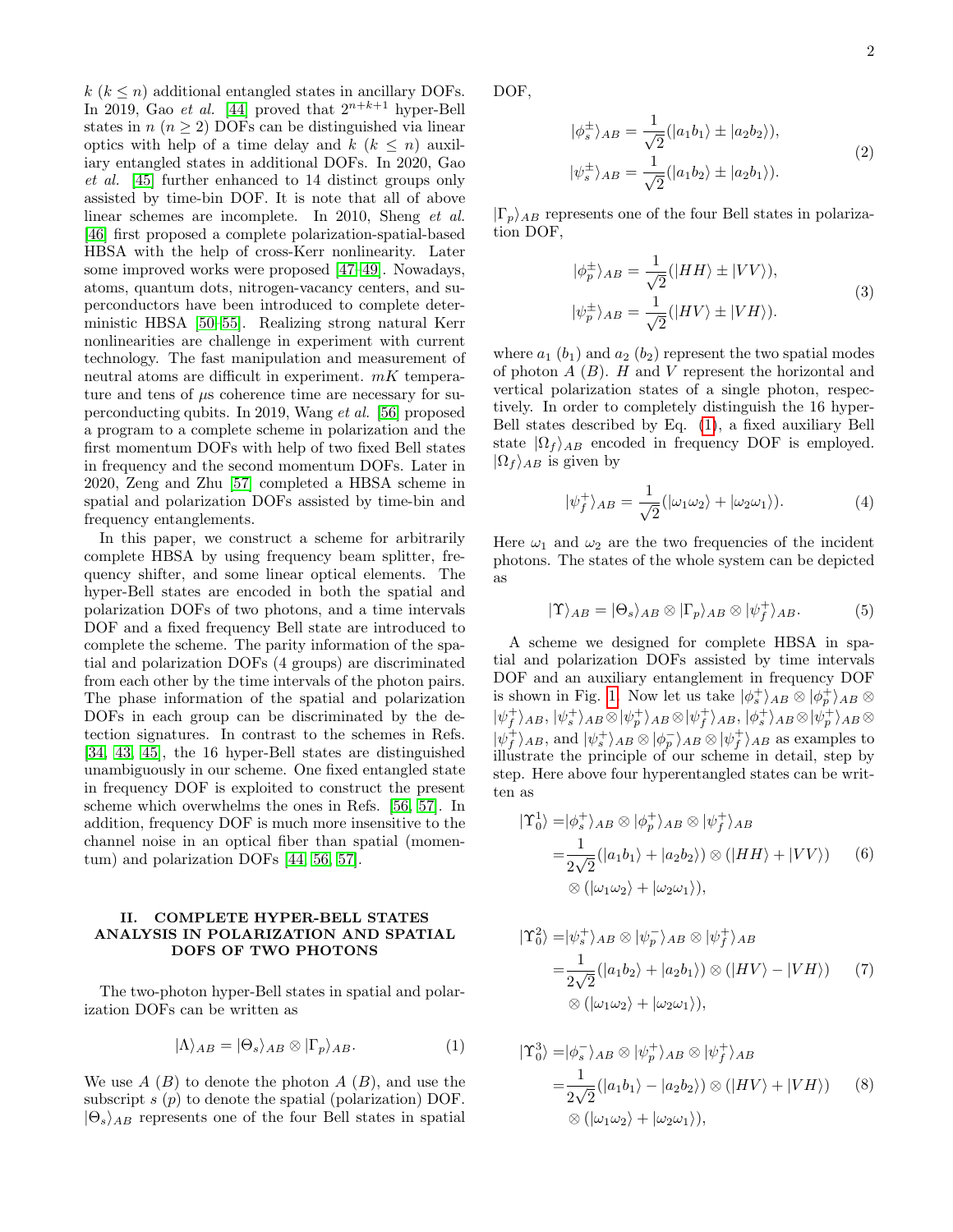

<span id="page-2-0"></span>FIG. 1: (Color online) Schematic diagram of the complete hyper-Bell state analysis. The frequency beam splitter (FBS) leads the photon with  $\omega_1$  and  $\omega_2$  into the spatial modes  $x_1$  and  $x_2$ , respectively. The frequency shifter (FS) completes the bit-flip operation on frequency DOF  $X_f = |\omega_2\rangle\langle\omega_1| + |\omega_1\rangle\langle\omega_2|$ . UI is a unbalanced interferometer [\[45\]](#page-7-1). The circles "circle" on the path  $c_1$  and  $d_2$  introduce time intervals  $t_0$  and  $t_1$ , respectively. HWP<sup>22.5°</sup> represents a half-wave plate oriented at 22.5° of the horizontal direction, which completes the transformations  $H_p = \frac{1}{\sqrt{2}}[(|H\rangle + |V\rangle)\langle H| + (|H\rangle - |V\rangle)\langle V|]$  on the incident photon. BS is a 50:50 beam splitter. PBS is a polarization beam splitter, which transmits the horizontally polarized component  $|H\rangle$ and reflects the vertically polarized component  $|V\rangle$  of photons.

<span id="page-2-1"></span>
$$
\begin{aligned} |\Upsilon_0^4\rangle =& |\psi_s^- \rangle_{AB} \otimes |\phi_p^- \rangle_{AB} \otimes |\psi_f^+ \rangle_{AB} \\ =& \frac{1}{2\sqrt{2}} (|a_1 b_2 \rangle - |a_2 b_1 \rangle) \otimes (|HH \rangle - |VV \rangle) \qquad (9) \\ &\otimes (|\omega_1 \omega_2 \rangle + |\omega_2 \omega_1 \rangle). \end{aligned}
$$

First, two photons A and B are injected, followed by half-wave plates oriented at 22.5° of the horizontal direction (HWP<sup>22.5°</sup><sub>1,2,3,4</sub>), frequency beam splitters (FBS<sub>1,2,3,4</sub>), and frequency shifters  $(FS_{1,2,3,4})$  in succession. Here  $HWP_{1,2,3,4}^{22.5^{\circ}}$  accomplish the following transformations (Hadamard transformations on polarization DOF),

$$
|H\rangle \xrightarrow{\text{HWP}^{22.5^{\circ}}_{1,2,3,4}} \frac{1}{\sqrt{2}}(|H\rangle + |V\rangle),
$$
  

$$
|V\rangle \xrightarrow{\text{HWP}^{22.5^{\circ}}_{1,2,3,4}} \frac{1}{\sqrt{2}}(|H\rangle - |V\rangle).
$$
 (10)

 $FS_{1,2,3,4}$  implement the bit-flip operation on the fre-

quency DOF, i.e.,

$$
|\omega_1\rangle \xrightarrow{\text{FS}_{1,2,3,4}} |\omega_2\rangle, \qquad |\omega_2\rangle \xrightarrow{\text{FS}_{1,2,3,4}} |\omega_1\rangle. \tag{11}
$$

 $FBS_{1,2,3,4}$  guide the photon to the different paths according to the frequency, i.e., the wavepackets with  $\omega_1$ and  $\omega_2$  are leaded to the spatial mode  $x_1$  and  $x_2$ , respectively. Therefore, after the operations  $\text{HWP}_1^{22.5^\circ} \rightarrow$  $FBS_1 \rightarrow FS_1$  (HWP<sup>22.5°</sup>  $\rightarrow FBS_2 \rightarrow FS_2$ , HWP<sup>22.5°</sup>  $\rightarrow$  $FBS_3 \rightarrow FS_3$ , and  $HWP_4^{22.5^\circ} \rightarrow FBS_4 \rightarrow FS_4$ ), the states described by Eqs. [\(6](#page-1-1)[-9\)](#page-2-1) become

<span id="page-2-2"></span>
$$
|\Upsilon_1^1\rangle = \frac{1}{2\sqrt{2}} (|a_1b_1\rangle + |a_2b_2\rangle) \otimes (|HH\rangle + |VV\rangle)
$$
  

$$
\otimes (|x_1x_2\rangle + |x_2x_1\rangle) \otimes |\omega_2\omega_2\rangle,
$$
 (12)

$$
|\Upsilon_1^2\rangle = \frac{1}{2\sqrt{2}} (|a_1b_2\rangle + |a_2b_1\rangle) \otimes (-|HV\rangle + |VH\rangle)
$$
  

$$
\otimes (|x_1x_2\rangle + |x_2x_1\rangle) \otimes |\omega_2\omega_2\rangle,
$$
 (13)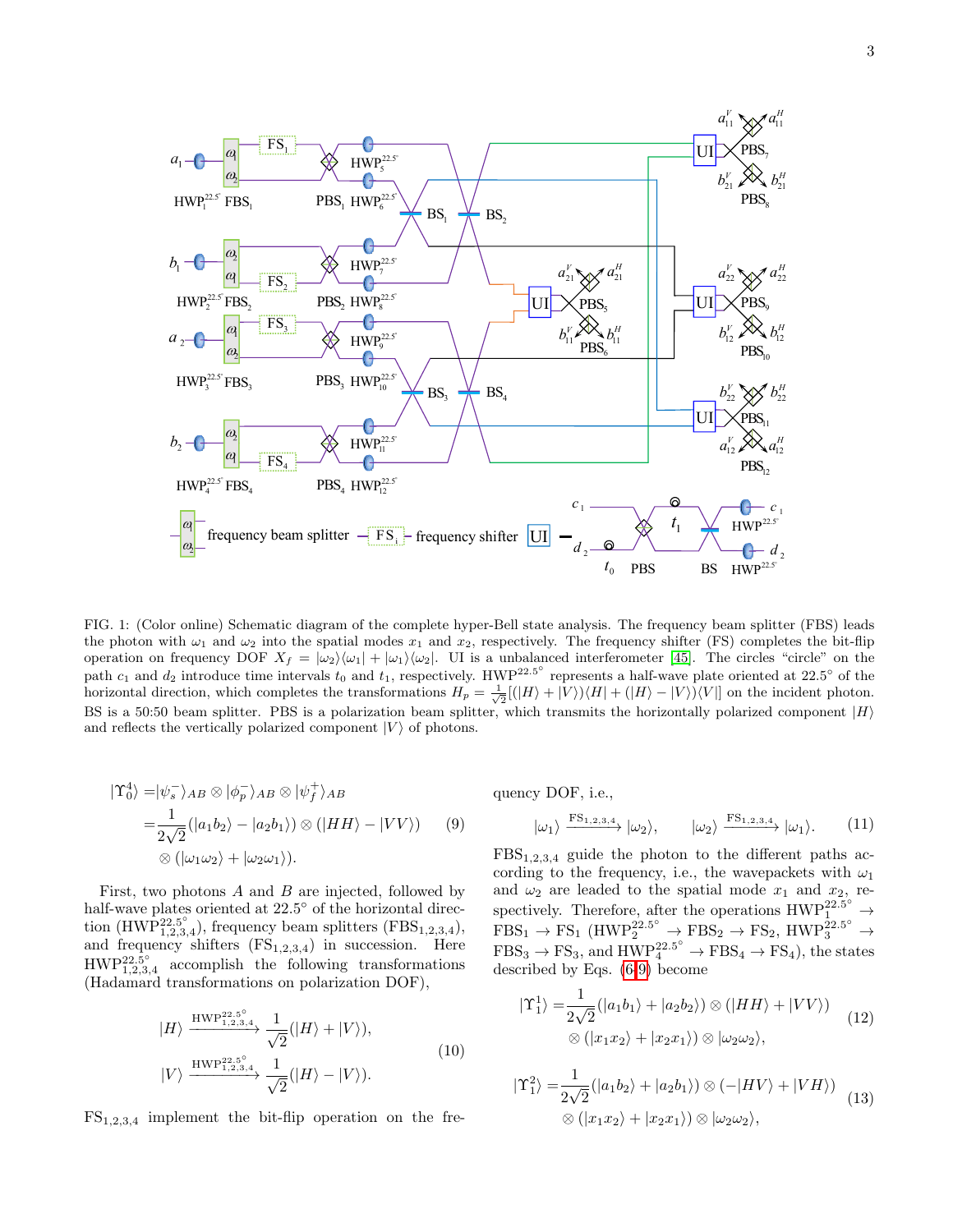$$
|\Upsilon_1^3\rangle = \frac{1}{2\sqrt{2}}(|a_1b_1\rangle - |a_2b_2\rangle) \otimes (|HH\rangle - |VV\rangle)
$$
  

$$
\otimes (|x_1x_2\rangle + |x_2x_1\rangle) \otimes |\omega_2\omega_2\rangle,
$$
 (14)

<span id="page-3-0"></span>
$$
|\Upsilon_1^4\rangle = \frac{1}{2\sqrt{2}} (|a_1b_2\rangle - |a_2b_1\rangle) \otimes (|HV\rangle + |VH\rangle)
$$
  

$$
\otimes (|x_1x_2\rangle + |x_2x_1\rangle) \otimes |\omega_2\omega_2\rangle.
$$
 (15)

Second, after the photons pass through polarization beam splitters (PBS<sub>1,2,3,4</sub>), and HWP<sup>22,5°</sup> in succession, the states described by Eqs.  $(12-15)$  $(12-15)$  then become

$$
|\Upsilon_2^1\rangle = \frac{1}{2\sqrt{2}} (|a_1b_1\rangle + |a_2b_2\rangle) \otimes (|HH\rangle + |VV\rangle)
$$
  

$$
\otimes (|x_1x_2\rangle + |x_2x_1\rangle) \otimes |\omega_2\omega_2\rangle,
$$
 (16)

$$
|\Upsilon_2^2\rangle = \frac{1}{2\sqrt{2}} (|a_1 b_2\rangle + |a_2 b_1\rangle) \otimes (-|HV\rangle + |VH\rangle)
$$
  

$$
\otimes (|x_1 x_1\rangle + |x_2 x_2\rangle) \otimes |\omega_2 \omega_2\rangle,
$$
 (17)

$$
|\Upsilon_2^3\rangle = \frac{1}{2\sqrt{2}} (|a_1b_1\rangle - |a_2b_2\rangle) \otimes (|HV\rangle + |VH\rangle)
$$
  

$$
\otimes (|x_1x_2\rangle + |x_2x_1\rangle) \otimes |\omega_2\omega_2\rangle,
$$
 (18)

$$
|\Upsilon_2^4\rangle = \frac{1}{2\sqrt{2}} (|a_1 b_2\rangle - |a_2 b_1\rangle) \otimes (|HH\rangle - |VV\rangle)
$$
  

$$
\otimes (|x_1 x_1\rangle + |x_2 x_2\rangle) \otimes |\omega_2 \omega_2\rangle.
$$
 (19)

Third, the wave-packets mixed at 50:50 nonpolarization beam splitters  $(BS_{1,2,3,4})$ , and then the states will be evolved to

<span id="page-3-1"></span>
$$
|\Upsilon_3^1\rangle = \frac{1}{4\sqrt{2}}(|a_1a_1\rangle - |a_1b_1\rangle + |b_1a_1\rangle - |b_1b_1\rangle
$$
  
+  $|a_2a_2\rangle - |a_2b_2\rangle + |b_2a_2\rangle - |b_2b_2\rangle)$  (20)  

$$
\otimes (|HH\rangle + |VV\rangle) \otimes (|x_1x_2\rangle + |x_2x_1\rangle)
$$
  

$$
\otimes |\omega_2\omega_2\rangle,
$$

$$
|\Upsilon_3^2\rangle = \frac{1}{4\sqrt{2}} (|a_1 a_2\rangle - |a_1 b_2\rangle + |b_1 a_2\rangle - |b_1 b_2\rangle
$$
  
+  $|a_2 a_1\rangle - |a_2 b_1\rangle + |b_2 a_1\rangle - |b_2 b_1\rangle)$  (21)  

$$
\otimes (|HV\rangle - |VH\rangle) \otimes (|x_1 x_1\rangle + |x_2 x_2\rangle)
$$
  

$$
\otimes |\omega_2 \omega_2\rangle,
$$

$$
|\Upsilon_3^3\rangle = \frac{1}{4\sqrt{2}} (|a_1 a_1\rangle - |a_1 b_1\rangle + |b_1 a_1\rangle - |b_1 b_1\rangle
$$
  
\n
$$
- |a_2 a_2\rangle + |a_2 b_2\rangle - |b_2 a_2\rangle + |b_2 b_2\rangle)
$$
  
\n
$$
\otimes (|HV\rangle + |VH\rangle) \otimes (|x_1 x_2\rangle + |x_2 x_1\rangle)
$$
  
\n
$$
\otimes |\omega_2 \omega_2\rangle,
$$
 (22)

<span id="page-3-2"></span>
$$
\begin{aligned} \left|\Upsilon_3^4\right\rangle &= \frac{1}{4\sqrt{2}} (\left|a_1 a_2\right\rangle - \left|a_1 b_2\right\rangle + \left|b_1 a_2\right\rangle - \left|b_1 b_2\right\rangle \\ &- \left|a_2 a_1\right\rangle + \left|a_2 b_1\right\rangle - \left|b_2 a_1\right\rangle + \left|b_2 b_1\right\rangle) \\ &\otimes (\left|HH\right\rangle - \left|VV\right\rangle) \otimes (\left|x_1 x_1\right\rangle + \left|x_2 x_2\right\rangle) \\ &\otimes \left|\omega_2 \omega_2\right\rangle. \end{aligned} \tag{23}
$$

Here the operations of 50:50 BS are given by

$$
a_{1(2)} \xrightarrow{\text{BS}} \frac{1}{\sqrt{2}} (a_{1(2)} + b_{1(2)}),
$$
  
\n
$$
b_{1(2)} \xrightarrow{\text{BS}} \frac{1}{\sqrt{2}} (a_{1(2)} - b_{1(2)}).
$$
\n(24)

Fourth, the photons are sent into the unbalanced interferometers (UIs) block [\[45\]](#page-7-1) (see Fig. [1\)](#page-2-0), which is used to complete the transformations

$$
|H\rangle|m_{1}\rangle \rightarrow I(|H\rangle|m_{1}\rangle + |V\rangle|m_{1}\rangle - |H\rangle|n_{2}\rangle
$$
  
\n
$$
-|V\rangle|n_{2}\rangle),
$$
  
\n
$$
|V\rangle|n_{2}\rangle \rightarrow D(t_{0})(|H\rangle|m_{1}\rangle - |V\rangle|m_{1}\rangle - |H\rangle|n_{2}\rangle
$$
  
\n
$$
+|V\rangle|n_{2}\rangle),
$$
  
\n
$$
|V\rangle|m_{1}\rangle \rightarrow D(t_{1})(|H\rangle|m_{1}\rangle + |V\rangle|m_{1}\rangle - |H\rangle|n_{2}\rangle
$$
  
\n
$$
-|V\rangle|n_{2}\rangle),
$$
  
\n
$$
|H\rangle|n_{2}\rangle \rightarrow D(t_{0} + t_{1})(|H\rangle|m_{1}\rangle + |V\rangle|m_{1}\rangle + |H\rangle|n_{2}\rangle
$$
  
\n
$$
+ |V\rangle|n_{2}\rangle).
$$
 (25)

Here  $m$  and  $n$  represent the upper and down arms of the UI block, respectively.  $I = D(0), D(t_0), D(t_1)$ , and  $D(t_0+t_1)$  are linear time delay operators (time intervals) performed on the incident photons [\[33,](#page-6-14) [45,](#page-7-1) [58\]](#page-7-9). In the scheme,  $\omega t_0 = 2n\pi$  and  $\omega t_1 = 2m\pi$  (*n* and *m* are integers, and  $\omega$  is the frequency of input photon) should be taken to make the photons interfere with each other under the constructive-interfere condition [\[33,](#page-6-14) [45\]](#page-7-1). It is noted that  $t_1 \pm t_0$  must be indistinguishable in the construction, that is, if the time resolution of the detectors is  $4ns$ , the time intervals  $t_0$  and  $t_1$  in UI could be set to 6 ns and 10 ns in experiment, respectively [\[33,](#page-6-14) [45,](#page-7-1) [58\]](#page-7-9). Hence, after the photons interact with the UIs, the states described by Eqs.  $(20-23)$  $(20-23)$  evolve as

$$
|\Upsilon_4^1\rangle = \frac{1}{4} [II(|b_1 a_2\rangle + |a_2 b_1\rangle - |a_1 b_2\rangle - |b_2 a_1\rangle)
$$
  
\n
$$
\otimes (|HV\rangle + |VH\rangle)] \otimes (|x_1 x_2\rangle + |x_2 x_1\rangle) \qquad (26)
$$
  
\n
$$
\otimes |\omega_2 \omega_2\rangle,
$$

1

$$
|\Upsilon_4^2\rangle = \frac{1}{8} [ID(T_0)((-|a_1a_2\rangle - |b_2b_1\rangle + |b_1b_2\rangle + |a_2a_1\rangle) \otimes (|HH\rangle - |VV\rangle) - ID(T_0)(|a_1b_1\rangle + |b_2a_2\rangle - |b_1a_1\rangle - |a_2b_2\rangle) \otimes (|HV\rangle - |VH\rangle) + D(T_0)I(|(b_1b_2\rangle + |a_2a_1\rangle - |a_1a_2\rangle - |b_2b_1\rangle)^{(27)} \otimes (|HH\rangle - |VV\rangle) - D(T_0)I|(b_1a_1\rangle + |a_2b_2\rangle - |a_1b_1\rangle - |b_2a_2\rangle) \otimes (|HV\rangle - |VH\rangle)] \otimes (|x_1x_1\rangle + |x_2x_2\rangle) \otimes |\omega_2\omega_2\rangle,
$$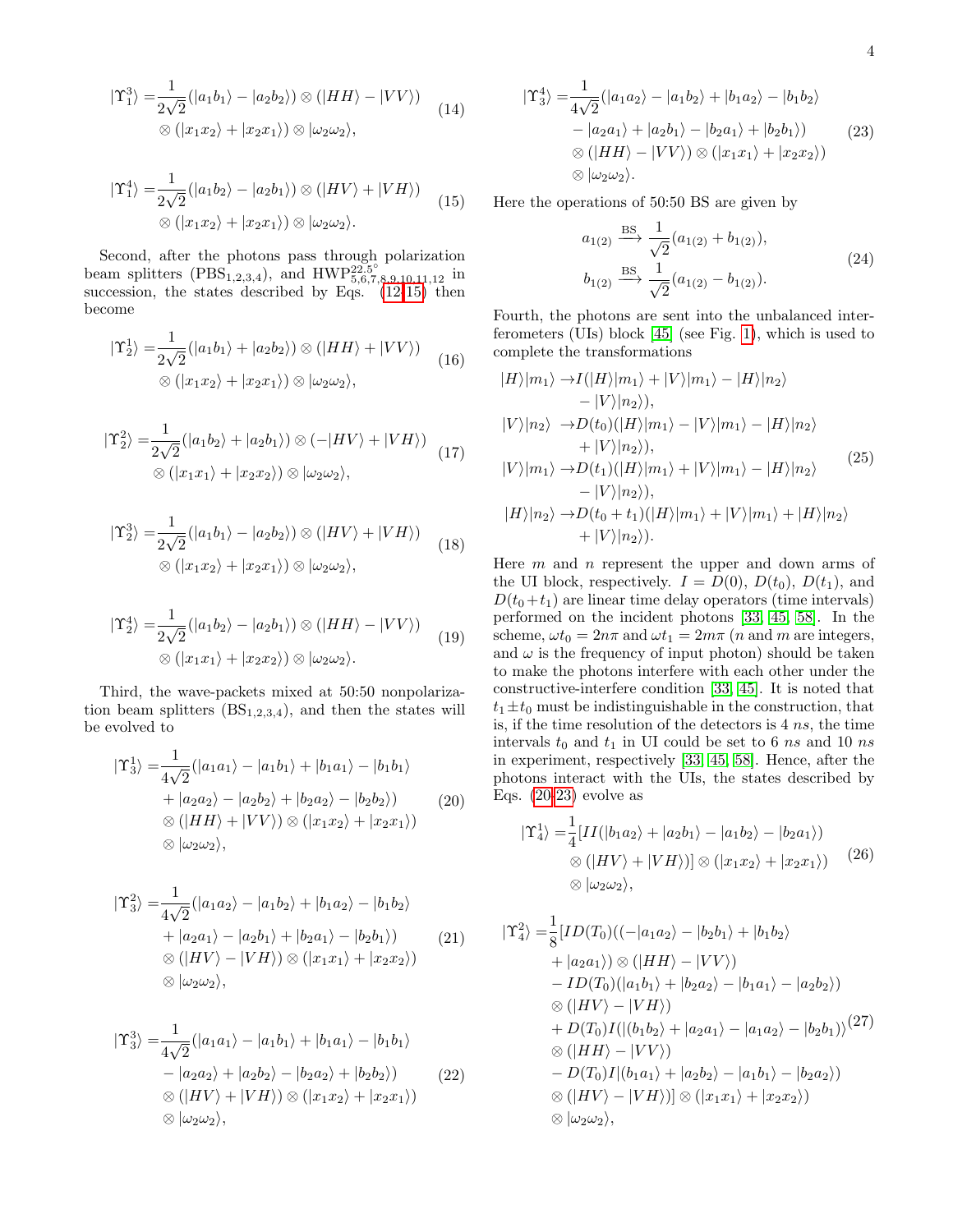$$
|\Upsilon_4^3\rangle = \frac{1}{8} [ID(T_1)(|a_1a_1\rangle - |b_2b_2\rangle + |a_1b_2\rangle - |b_2a_1\rangle)
$$
  
\n
$$
\otimes (|HH\rangle - |VV\rangle)
$$
  
\n
$$
- ID(T_1)(|b_1b_1\rangle + |b_1a_2\rangle - |a_2b_1\rangle + |a_2a_2\rangle)
$$
  
\n
$$
\otimes (|HH\rangle - |VV\rangle)
$$
  
\n
$$
- D(T_1)I(|b_1b_1\rangle - |a_2a_2\rangle - |b_1a_2\rangle + |a_2b_1\rangle) (28)
$$
  
\n
$$
\otimes (|HH\rangle - |VV\rangle)
$$
  
\n
$$
+ D(T_1)I(|a_1a_1\rangle - |b_2b_2\rangle + |b_2a_1\rangle - |a_1b_2\rangle)
$$
  
\n
$$
\otimes (|HH\rangle - |VV\rangle)] \otimes (|x_1x_2\rangle + |x_2x_1\rangle)
$$
  
\n
$$
\otimes |\omega_2\omega_2\rangle,
$$

$$
|\Upsilon_4^4\rangle = \frac{1}{8\sqrt{2}} [ID(t_0 + t_1)(-|a_1a_1\rangle - |a_1b_2\rangle + |b_2a_1\rangle + |b_2b_2\rangle) \otimes (|HH\rangle + |HV\rangle + |VH\rangle + |VV\rangle) + ID(t_0 + t_1)(|b_1b_1\rangle + |b_1a_2\rangle - |a_2b_1\rangle - |a_2a_2\rangle) \otimes (|HH\rangle + |HV\rangle + |VH\rangle + |VV\rangle) + D(t_1)D(t_0)(|a_1a_1\rangle - |a_1b_2\rangle + |b_2a_1\rangle - |b_2b_2\rangle) \otimes (|HH\rangle - |HV\rangle - |VH\rangle + |VV\rangle) + D(t_1)D(t_0)(|b_1b_1\rangle - |b_1a_2\rangle + |a_2b_1\rangle - |a_2a_2\rangle) \otimes (|HH\rangle - |HV\rangle - |VH\rangle + |VV\rangle)] \otimes (|x_1x_1\rangle + |x_2x_2\rangle) \otimes |\omega_2\omega_2\rangle.
$$

Finally, the two output photons are detected in the  $\{|H\rangle, |V\rangle\}$  basis by using PBSs and single-photon detectors. Here polarization beam splitter, PBS, transmits the H-polarized component and reflects the V -polarized component, respectively. As shown in Tab. [I,](#page-5-5) the 16 distinct detection signatures correspond to the 16 hyper-Bell states, respectively. For example, the state  $|\psi_s^+\rangle \otimes |\phi_p^-\rangle$ will trigger one of the detection signatures for two detec- ${\rm tors}\left\{a^{H(V)}_{11}b^{H(V)}_{11},a^{H(V)}_{12}b^{H(V)}_{12},a^{H(V)}_{11}a^{H(V)}_{21},a^{H(V)}_{12}a^{H(V)}_{22}\right\},$  $b_{21}^{H(V)}b_{11}^{H(V)},\quad b_{22}^{H(V)}b_{12}^{H(V)},\quad b_{21}^{H(V)}a_{21}^{H(V)},\quad b_{22}^{H(V)}a_{22}^{H(V)},$  $a_{11}^{H(V)}b_{11}^{V(H)}, a_{12}^{H(V)}b_{12}^{V(H)}, a_{11}^{H(V)}a_{21}^{V(H)}, a_{12}^{H(V)}a_{22}^{V(H)},$  $b_{21}^{H(V)}b_{11}^{V(H)}, b_{22}^{H(V)}b_{12}^{V(H)}, b_{21}^{H(V)}a_{21}^{V(H)}, b_{22}^{H(V)}a_{22}^{V(H)}\}$  with  $b_{21}^{H(V)}b_{11}^{V(H)}$ ,  $b_{22}^{H(V)}b_{12}^{V(H)}$ ,  $b_{21}^{V(H)}$ ,  $a_{21}^{V(H)}$ ,  $a_{22}^{V(H)}$  and  $a_{22}^{V(H)}$  are time intervals  $(t_1 \pm t_0)$ . The discriminate time intervals of the photon-pair divide the 16 hyper-Bell states into 4 groups, and the detection signatures in each group are distincted from each other.

Based on above discussion, one can see that the scheme shown in Fig. [1](#page-2-0) completely distinguishes 16 hyper-Bell states encoded in spatial and polarization DOFs of twophoton. The distinction of the parity information of the spatial and polarization DOFs (be divided into 4 groups) resorts to the time intervals of the photon pairs. The distinction of the phase information of spatial and polarization DOFs resorts to the diacritical detection signatures.

## III. CONCLUSION

In this paper, we theoretically presented a scheme to completely distinguish 16 hyper-Bell states encoded in the spatial and polarization DOFs in two-photon system assisted by a fixed frequency entangled state and a time intervals DOF. The hyper-Bell states encoded in the spatial and polarization DOFs can be generated using the type-I two-crystal source spontaneous parametric down-conversion [\[59–](#page-7-10)[62\]](#page-7-11). The frequency entangled photon pairs can also be created via spontaneous parametric down-conversion or cold atoms [\[63–](#page-7-12)[65\]](#page-7-13), and it has been experimentally demonstrated [\[66\]](#page-7-14). The time intervals only need a longer optical circuit in experiment, which need no entanglement resource. The FBS, which guides the photons into the different paths according to their frequencies, can be achieved by using standard optical elements, a wavelength division multiplexer or fiber Bragg grating [\[67](#page-7-15)[–69\]](#page-7-16). The FS, which is used to eliminate the frequency distinguishability, can be realized by the frequency up-conversion process, or down-conversion process [\[70](#page-7-17)[–72\]](#page-7-18). However, some unavoidable factors should also be considered in experiments, such as imperfect PBS, HWP, FBS, FS, and BS, imperfect hyperentanged state generation, dark count and background count of the detectors, drift in the interferometer during transmission, and phase miscalibration. In most HBSA schemes, one need to confirm the spatial mode of the photons before they move to the polarization state analysis. Our scheme is one-shot and there is no pause between each steps.

In Refs. [\[41,](#page-6-22) [43,](#page-6-24) [45\]](#page-7-1), the 16 hyper-Bell states are divided into 7, 12, and 14 discriminate groups, respectively. In our scheme, the 16 hyper-Bell states are distinguished unambiguously. One fixed momentum (spatial) entangled state and one time-bin DOF are employed by Gao et al. [\[44\]](#page-7-0) to complete momentum-(spatial-) polarization HBSA. One fixed momentum (spatial) entangled state and one fixed frequency entangled state are employed by Wang et al. [\[56\]](#page-7-7) to complete momentum- (spatial-) polarization HBSA. One fixed time-bin entangled state and one fixed frequency entangled state are employed by Zeng et al. [\[57\]](#page-7-8) to complete spatial-polarization HBSA. Only one fixed frequency entangled state and time intervals DOF are employed in our scheme. Moreover, the frequency DOF suffers less from the channel noise in an optical fiber than polarization and momentum DOFs [\[68,](#page-7-19) [69,](#page-7-16) [73\]](#page-7-20).

In summary, we have proposed a scheme to completely distinguish 16 hyper-Bell states encoded in spatial and polarization DOFs assisted by the time intervals and a fixed frequency entanglement. The parity information of the spatial and polarization DOFs can be distinguished resorting to the distinct time intervals of the photon-pair. The phase information of both the spatial and polarization DOFs in each group can be distinguished resorting to the detection signatures. The scheme assisted by frequency and time interval DOFs, which is accessible to experiment with current technology. If the photon loss and the linear optics inefficiency are neglected, our scheme is deterministic. Two auxiliary entangled states are necessary in Refs. [\[56,](#page-7-7) [57\]](#page-7-8), while only one auxiliary entangled state is required in our scheme. Moreover, the frequency and time interval DOFs of photons suffer less from channel noise than spatial DOF. Our HBSA proto-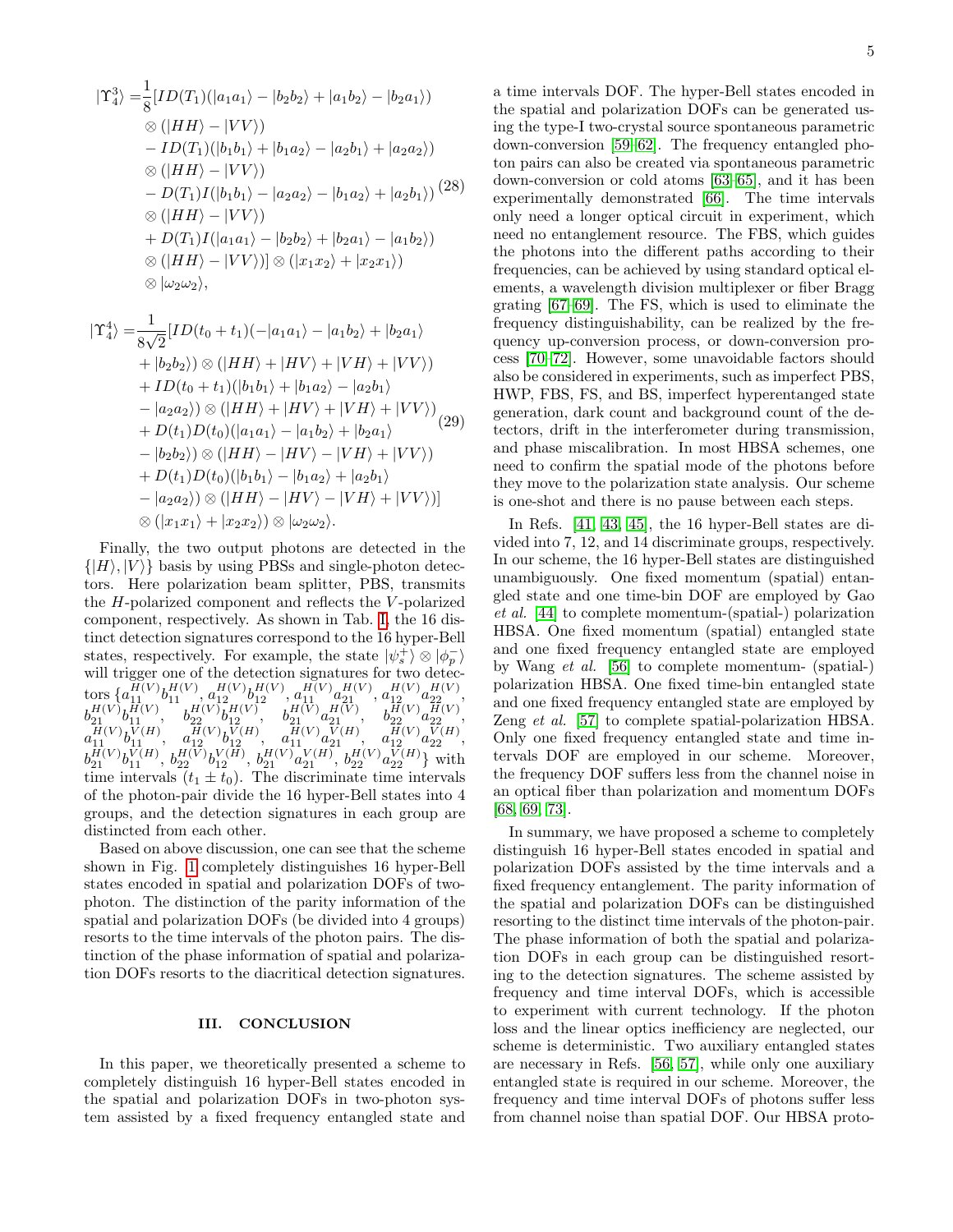| Input                                                                                                                                                       | Detection                                                                                                                                                                                                                                                                                                                                                                                                                                                                                                                                                                                                                                                                                                                                                                                                                                                                                                                                                                                                                                                                                                                                                                                                                                                                                                                                                                                                                                                                                                                                                                                                                   | Time          |
|-------------------------------------------------------------------------------------------------------------------------------------------------------------|-----------------------------------------------------------------------------------------------------------------------------------------------------------------------------------------------------------------------------------------------------------------------------------------------------------------------------------------------------------------------------------------------------------------------------------------------------------------------------------------------------------------------------------------------------------------------------------------------------------------------------------------------------------------------------------------------------------------------------------------------------------------------------------------------------------------------------------------------------------------------------------------------------------------------------------------------------------------------------------------------------------------------------------------------------------------------------------------------------------------------------------------------------------------------------------------------------------------------------------------------------------------------------------------------------------------------------------------------------------------------------------------------------------------------------------------------------------------------------------------------------------------------------------------------------------------------------------------------------------------------------|---------------|
| states                                                                                                                                                      | signatures                                                                                                                                                                                                                                                                                                                                                                                                                                                                                                                                                                                                                                                                                                                                                                                                                                                                                                                                                                                                                                                                                                                                                                                                                                                                                                                                                                                                                                                                                                                                                                                                                  | intervals     |
| $ \phi_s^+\rangle\otimes  \phi_p^+\rangle$<br>$ \phi_s^+\rangle \otimes  \phi_p^-\rangle$<br>$\otimes$ $ \phi_n^+$<br>$\otimes  \phi_p^- $                  | $h^{H(V)}_{12}b^{V(H)}_{21},\,h^{H(V)}_{11}a^{V(H)}_{22},\,h^{H(V)}_{12}a^{V(H)}_{21}$<br>$b_{11}^{H(V)}b_{22}^{V(H)}$<br>$a_{11}$<br>$, a_{12}$<br>$\overline{a^{H(V)}_{12}b^{H(V)}_{22}},$ $\overline{b^{H(V)}_{11}a^{H(V)}_{21}},$ $\overline{b^{H(V)}_{12}a^{H(V)}_{22}}$<br>$a_{11}^{H(V)}b_{21}^{H(V)},$<br>$a_{11}$<br>$, a_{12}$<br>$\frac{H^{(V)}a_{11}^{H(V)}a_{12}^{H(V)}a_{22}^{H(V)}a_{22}^{H(V)}a_{21}^{H(V)}b_{11}^{H(V)}b_{12}^{H(V)}b_{12}^{H(V)}b_{12}^{H(V)}b_{22}^{H(V)}b_{22}^{H(V)}b_{21}^{H(V)}b_{21}^{H(V)}b_{22}^{H(V)}b_{22}^{H(V)}b_{22}^{H(V)}b_{22}^{H(V)}b_{22}^{H(V)}b_{22}^{H(V)}b_{22}^{H(V)}b_{22}^{H(V)}b_{21}^{H(V)}b_{21}^{H(V)}b_{21}$<br>$H(V)$ $H(V)$<br>$a_{12}$<br>$a_{11}$<br>$, a_{12}$<br>$u_{11}^{H(V)} a_{11}^{V(H)},$<br>$a_{11}$<br>$, a_{12}$                                                                                                                                                                                                                                                                                                                                                                                                                                                                                                                                                                                                                                                                                                                                                                                                                             | $\theta$      |
| $\otimes  \psi_p^+ $<br>$\ket{\psi_s^+}\otimes\ket{\psi_p^-}$<br>$ \psi_s^-\rangle \otimes  \psi_p^+\rangle$<br>$ \psi_s^-\rangle \otimes  \psi_p^-\rangle$ | $\frac{H(V)}{a_{21}}\frac{H(V)}{b_{22}}\frac{H(V)}{b_{21}}\frac{H(V)}{a_{22}}\frac{H(V)}{b_{21}}\frac{H(V)}{a_{11}}\frac{H(V)}{a_{22}}\frac{V(H)}{a_{21}}\frac{H(V)}{a_{21}}\frac{V(H)}{a_{21}}\frac{V(H)}{b_{22}}\frac{V(H)}{b_{22}}\frac{V(H)}{b_{22}}\frac{V(H)}{b_{22}}\frac{V(H)}{b_{21}}\frac{V(H)}{b_{22}}\frac{V(H)}{b_{21}}\frac{V(H)}{b_{22}}\frac{V$<br>$h_{11}^{H(V)}h_{12}^{H(V)}$<br>$a_{12}^{H(V)}b_{11}^{H(V)}, a_{21}^{H(V)}b_{22}^{H(V)},$<br>$a_{11}$<br>$^{\prime},\ a_{12}^{\phantom{\dag}}$<br>$\frac{d_{21}}{d_1}\frac{b_{22}}{d_{21}}$<br>$\frac{d_1(V)}{d_{21}}\frac{b_{21}}{b_{21}}$ , $\frac{d_{22}}{d_{22}}$<br>$\frac{d_{22}}{d(V)}$<br>$\overline{h^{H(V)}_{{1\!\! 1}} b^{V(H)}_{{1\!\! 1}}}, \overline{a^{H(V)}_{{1\!\! 2}} b^{V(H)}_{{1\!\! 2}}},$<br>$a_{\rm 11}$<br>$b_{11}^{H(V)}b_{12}^{H(V)},\ b_{12}^{H(V)}b_{11}^{H(V)},\ b_{21}^{H(V)}b_{22}^{H(V)},\ b_{22}^{\tilde{H}(V)}b_{21}^{\tilde{H}(V)}a_{11}^{\tilde{H}(V)}b_{22}^{\tilde{V(H)}},\ a_{12}^{\tilde{H(V)}}b_{21}^{\tilde{V(H)}},\ a_{21}^{H(V)}b_{12}^{V(H)},\ a_{22}^{H(V)}b_{11}^{V(H)}$<br>$\overline{H^{(V)}_{12}a^{V(H)}_{12}}, \, \overline{a^{H(V)}_{21}a^{V(H)}_{21}}, \, \overline{a^{H(V)}_{22}a^{V(H)}_{22}}$<br>$a_{11}^{H(V)}a_{11}^{V(H)},$<br>$\frac{H(}{12}$<br>$a_{11}$<br>$b_{11}^{H(V)}b_{11}^{V(H)},\ b_{12}^{H(V)}b_{12}^{V(H)},\ \bar{b}_{21}^{\bar{H}(V)}\bar{b}_{21}^{\bar{V}(H)},\ \bar{b}_{22}^{\bar{H}(V)}b_{22}^{\bar{V}(H)},\bar{a}_{11}^{\bar{H}(V)}b_{21}^{\bar{H}(V)},\ a_{12}^{\bar{H}(V)}b_{22}^{\bar{H}(V)},\ a_{21}^{H(V)}b_{11}^{\bar{H}(V)},\ a_{22}^{\bar{H}(V)}b_{12}^{\bar{H}(V)}$ | $t_0$         |
| $ \phi_s^+\rangle \otimes  \psi_p^+\rangle$                                                                                                                 | $a_{11}^{H(V)}a_{11}^{V(H)}, a_{21}^{H(V)}a_{22}^{V(H)}, a_{22}^{H(V)}a_{21}^{V(H)},$<br>V(H)<br>H(V)<br>$\,$ , $a_{12}$<br>$a_{12}^{\phantom{\dag}}$<br>$a_{11}$<br>$b_{11}^{H(V)}b_{12}^{V(H)},\ b_{12}^{H(V)}b_{11}^{V(H)},\bar{b}_{21}^{\bar{H}(V)}\bar{b}_{22}^{V(H)},\bar{b}_{22}^{\bar{H}(V)}\bar{b}_{21}^{\bar{V}(H)},\bar{a}_{11}^{\bar{H}(V)}\bar{b}_{22}^{\bar{V}(\bar{H})},\ \bar{a}_{12}^{\bar{H}(V)}\bar{b}_{21}^{V(H)},\ \bar{a}_{21}^{H(V)}\bar{b}_{12}^{V(H)},\ \bar{a}_{22}^{H(V)}\bar{b}_{11}^{V(H)}$                                                                                                                                                                                                                                                                                                                                                                                                                                                                                                                                                                                                                                                                                                                                                                                                                                                                                                                                                                                                                                                                                                    |               |
| $ \phi_s^+\rangle \otimes  \psi_p^-\rangle$                                                                                                                 | $\overline{u^{H(V)}_{12}}\overline{u^{H(V)}_{12}},\,\overline{u^{H(V)}_{21}}\overline{u^{H(V)}_{21}},\,\overline{u^{H(V)}_{22}}\overline{u^{H(V)}_{22}},$<br>H(V)<br>$\frac{1}{12}$ , $a_{12}$<br>$a_{\rm 11}$<br>$a_{\rm 11}$<br>$b_{11}^{H(V)}b_{11}^{H(V)},\ b_{12}^{H(V)}b_{12}^{H(V)},\ b_{21}^{H(V)}b_{21}^{H(V)},\ b_{22}^{H(V)}b_{22}^{\tilde{H}(V)},\ a_{11}^{\tilde{H}(V)}b_{21}^{\tilde{H}(V)},\ a_{12}^{\tilde{H(V)}}b_{22}^{H(V)},\ a_{21}^{H(V)}b_{11}^{H(V)},\ a_{22}^{H(V)}b_{12}^{H(V)}$                                                                                                                                                                                                                                                                                                                                                                                                                                                                                                                                                                                                                                                                                                                                                                                                                                                                                                                                                                                                                                                                                                                   | $t_{1}$       |
| $ \phi_s^-\rangle \otimes  \psi_p^+\rangle$                                                                                                                 | $\frac{H(V)}{H(1)}$ $a_{12}^{H(V)}, a_{12}^{H(V)}$ $a_{11}^{H(V)}, a_{21}^{H(V)}$ $a_{22}^{H(V)}, a_{22}^{H(V)}$ $a_{21}^{H(V)}$<br>$a_{21}$<br>$a_{11}$<br>$\frac{b_{11}^{H(V)}b_{12}^{H(V)},\ b_{12}^{H(V)}b_{11}^{H(V)},\ b_{21}^{H(V)}b_{22}^{H(V)},\ b_{22}^{H(V)}b_{21}^{H(V)},\ a_{11}^{H(V)}b_{22}^{H(V)},\ a_{12}^{H(V)}b_{22}^{H(V)},\ a_{12}^{H(V)}b_{21}^{H(V)},\ a_{21}^{H(V)}b_{12}^{H(V)},\ a_{22}^{H(V)}b_{11}^{H(V)}b_{11}^{H(V)}b_{12}^{H(V)}b_{11}^{H(V)}b_{12}^{H(V)}b_{11}^{H(V)}b_{$                                                                                                                                                                                                                                                                                                                                                                                                                                                                                                                                                                                                                                                                                                                                                                                                                                                                                                                                                                                                                                                                                                                  |               |
| $ \phi_s^{-}\rangle\otimes \psi_p^{-}\rangle$                                                                                                               | $b_{11}^{H(V)}b_{11}^{V(H)},\ b_{12}^{H(V)}b_{12}^{V(H)},\ b_{21}^{H(V)}b_{21}^{V(H)},\ b_{22}^{H(V)}b_{22}^{V(H)},\nonumber\\ a_{11}^{H(V)}b_{21}^{V(H)},\ a_{12}^{H(V)}b_{22}^{V(H)},\ a_{21}^{H(V)}b_{11}^{V(H)},\ a_{22}^{H(V)}b_{12}^{V(H)}$                                                                                                                                                                                                                                                                                                                                                                                                                                                                                                                                                                                                                                                                                                                                                                                                                                                                                                                                                                                                                                                                                                                                                                                                                                                                                                                                                                           |               |
| $ \psi_s^+\rangle\otimes \phi_p^+\rangle$                                                                                                                   | $\overline{h^{H(V)}_{12}}\overline{h^{H(V)}_{21}},\ \overline{h^{H(V)}_{12}}\overline{h^{U(H)}_{21}}\overline{h^{H(V)}_{12}}\overline{h^{H(V)}_{22}}\overline{h^{H(V)}_{11}}\overline{h^{H(V)}_{22}}\overline{h^{H(V)}_{21}}\overline{h^{H(V)}_{21}}\overline{h^{H(V)}_{21}}\overline{h^{V(H)}_{21}},$<br>$a_{11}^{H(V)}a_{22}^{H(V)}, a_{11}^{H(V)}$<br>$\overline{u^{H(V)}_{11}a^{V(H)}_{22}}, \overline{a^{H(V)}_{12}}$<br>$a_{11}$<br>$\bar{h}^{H(V)}_{11}b_{12}^{H(V)},\, a^{H(V)}_{12}b_{12}^{V(H)},\, a^{H(V)}_{12}b_{11}^{H(V)},\, a^{H(V)}_{12}b_{11}^{V(H)},\, a^{H(V)}_{21}b_{22}^{H(V)},\, a^{H(V)}_{21}b_{22}^{V(H)},\, a^{H(V)}_{22}b_{21}^{H(V)},\, a^{H(V)}_{22}b_{21}^{V(H)}$<br>$a_{11}$                                                                                                                                                                                                                                                                                                                                                                                                                                                                                                                                                                                                                                                                                                                                                                                                                                                                                                                  |               |
| $ \psi_s^+\rangle \otimes  \phi_p^-\rangle$                                                                                                                 | $\overline{H_1(V)} \overline{H_2(VH)} \cdot \overline{H_1(V)} \cdot \overline{H_1(V)} \cdot \overline{H_1(V)} \cdot \overline{H_1(V)} \cdot \overline{H_2(V)} \cdot \overline{H_2(V)} \cdot \overline{H_1(V)} \cdot \overline{H_2(V)} \cdot \overline{H_1(V)} \cdot \overline{H_2(V)} \cdot \overline{H_1(V)} \cdot \overline{H_2(V)} \cdot \overline{H_2(V)} \cdot \overline{H_2(V)} \cdot \overline{H_2(V)} \cdot \overline{H_2(V)} \cdot \overline{H_2(V)} \cdot \overline{H_2(V)} \cdot \$<br>$a_{11}^{H(V)}a_{21}^{H(V)},$<br>$a_{11}$<br>$\bar{h}^{H(V)}_{11}b_{11}^{\bar{H}(V)},\ a_{11}^{\bar{H}(V)}b_{11}^{\bar{V}(H)},\ a_{12}^{\bar{H}(V)}b_{12}^{\bar{H}(V)},\ a_{12}^{\bar{H}(V)}b_{12}^{\bar{V}(\bar{H})},\ a_{21}^{\bar{H}(V)}b_{21}^{\bar{H}(V)},\ a_{21}^{\bar{H}(V)}b_{21}^{\bar{V}(\bar{H})},\ a_{22}^{\bar{H}(V)}b_{22}^{\bar{H}(V)},\ a_{22}^{\bar{H}(V)}b_{22}^{\bar{V$<br>$a_{21}^{\overline{H}(V)}a_{22}^{\overline{H}(V)} , a_{22}^{\overline{H}(V)}a_{21}^{\overline{H}(V)} b_{11}^{\overline{H}(V)} b_{12}^{\overline{H}(V)} , b_{12}^{\overline{H}(V)}b_{11}^{\overline{H}(V)} , b_{21}^{\overline{H}(V)}b_{22}^{\overline{H}(V)} , b_{22}^{\overline{H}(V)}b_{21}^{\overline{H}(V)}$<br>$\overline{d^{H(V)}_{12}d^{H(V)}_{11}}, \overline{d^{H(V)}_{21}}$<br>$H(V)$ $H(V)$                                                                                                                                                                                                                                                                                                                     |               |
| $ \psi_s^-\rangle \otimes  \phi_p^+\rangle$                                                                                                                 | $a_{\rm 12}^-$<br>$a_{11}$<br>$\langle$ , $a_{12}\rangle$<br>$\bar{H}^{(V)}_{{1\!\! 11}}b_{12}^{\bar{H}(V)},\,\bar{a}^{\bar{H}(V)}_{{1\!\! 12}}b_{21}^{\bar{H}(V)},\,\bar{a}^{\bar{H}(V)}_{{1\!\! 11}}b_{22}^{\bar{V}H},\,\bar{a}^{\bar{H}(V)}_{{1\!\! 12}}b_{21}^{\bar{V}(\bar{H})},\bar{a}^{\bar{H}(V)}_{{2\!\! 11}}b_{12}^{\bar{H}(\bar{V})},\,\bar{a}^{\bar{H}(V)}_{{2\!\! 22}}b_{11}^{\bar{$<br>$a_{11}^-$<br>$\label{eq:11} \begin{array}{l} \ ^{H(V)}\!\!\!\!a^{V(H)}_{11},\ \ a^{H(V)}_{12},\ \ a^{H(V)}_{12}a^{V(H)}_{11},\ \ a^{H(V)}_{21},\ \ a^{H(V)}_{22},\ \ a^{H(V)}_{22}a^{V(H)}_{21},\ \ b^{H(V)}_{11}b^{V(H)}_{12},\ \ b^{H(V)}_{12}b^{V(H)}_{11},\ \ b^{H(V)}_{21}b^{V(H)}_{22},\ \ b^{H(V)}_{22}b^{V(H)}_{21} \end{array}$<br>$a_{12}^{H(V)}a_{12}^{H(V)},\, a_{12}^{H(V)}a_{12}^{V(H)}, a_{21}^{H(V)}a_{21}^{H(V)},\, a_{21}^{H(V)}a_{21}^{V(H)},\, a_{22}^{H(V)}$<br>$H(V)$ $H(V)$<br>H(V) V(H)<br>$H(V)$ <sub>o</sub> $H(V)$<br>$H(V)$ , $V(H)$                                                                                                                                                                                                                                                                                                                                                                                                                                                                                                                                                                                                                                                      | $t_1 \pm t_0$ |
| $ \psi_s^-\rangle \otimes  \phi_p^-\rangle$                                                                                                                 | $\frac{1}{2}$ , $a_{11}$<br>$a_{11}$<br>$\,$ , $a_{12}$<br>$a_{11}$<br>$a_{11}$<br>$a_{22}$<br>$a_{22}$<br>$, u_{22}$<br>$b_{11}^{H(V)}b_{11}^{H(V)},\\ b_{11}^{H(V)}, b_{11}^{H(V)}b_{11}^{V(H)}, b_{12}^{H(V)}b_{12}^{H(V)}, b_{12}^{H(V)}b_{12}^{V(H)}, b_{21}^{H(V)}b_{21}^{H(V)},\\ b_{21}^{H(V)}b_{21}^{V(H)}, b_{22}^{H(V)}b_{22}^{H(V)}, b_{22}^{H(V)}b_{22}^{H(V)},\\ b_{11}^{H(V)}b_{21}^{H(V)}, a_{12}^{H(V)}b_{22}^{H(V)}, a_{11}^{H(V)}b_{21}^{V(H)}, a_{12}^{H(V)}b$<br>$a_{11}$                                                                                                                                                                                                                                                                                                                                                                                                                                                                                                                                                                                                                                                                                                                                                                                                                                                                                                                                                                                                                                                                                                                              |               |

<span id="page-5-5"></span>TABLE I: Relations between the 16 hyperentangled Bell states, the detection signatures, and the time intervals.  $0, t_0, t_1$ , and  $t_1 \pm t_0$  are the time intervals of the two outing photons.

col maybe provide a potential tool to hyper-parallel oneway quantum computation, distributed quantum computation, and quantum communication.

#### Acknowledgments

This work is supported by the National Natural Science Foundation of China under Grant No. 11604012,

the Fundamental Research Funds for the Central Universities under Grants FRF-TP-19-011A3, the Natural Science Foundation of China under Contract 61901420; the Shanxi Province Science Foundation for Youths under Contract 201901D211235; the Scientific and Technological Innovation Programs of Higher Education Institutions in Shanxi under Contract 2019L0507.

- <span id="page-5-0"></span>[1] M. A. Nielsen and I. L. Chuang, Quantum Computation and Quantum Information (Cambridge University, Cambridge, 2000).
- <span id="page-5-1"></span>[2] R. Raussendorf and H. J. Briegel, A one-way quantum computer, Phys. Rev. Lett. 86, 5188 (2001).
- <span id="page-5-2"></span>[3] R. Raussendorf, D. E. Browne, and H. J. Briegel, Measurement-based quantum computation on cluster

states, Phys. Rev. A 68, 022312 (2003).

- <span id="page-5-3"></span>[4] S. Liu, Y. Lou, and J. Jing, Orbital angular momentum multiplexed deterministic all-optical quantum teleportation, Nat. Commun. 11, 3875 (2020).
- <span id="page-5-4"></span>[5] S. Langenfeld, S. Welte, L. Hartung, S. Daiss, P. Thomas, O. Morin, E. Distante, and G. Rempe, Quantum teleportation between remote qubit memories with only a sin-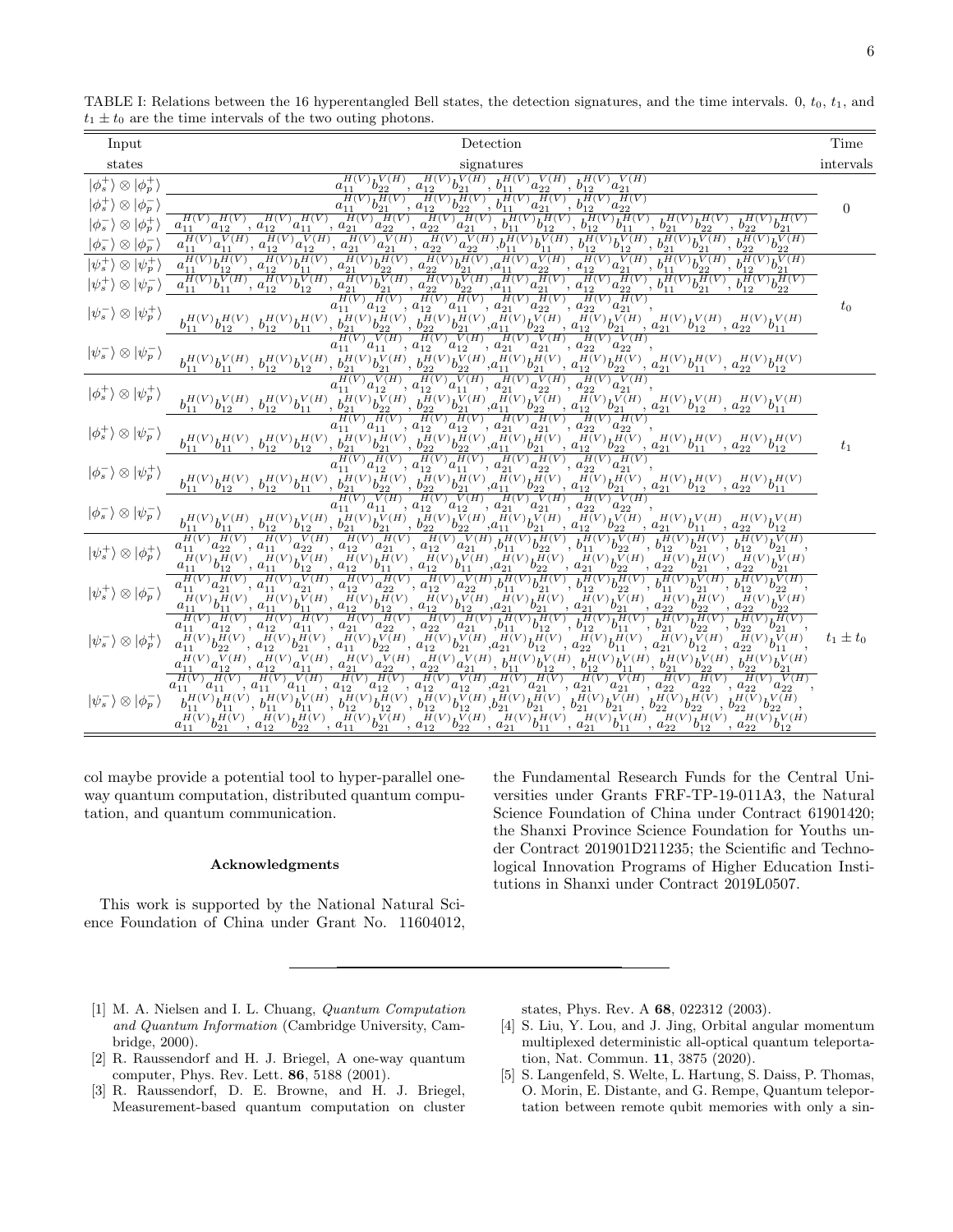gle photon as a resource, Phys. Rev. Lett. 126, 130502 (2021).

- <span id="page-6-0"></span>[6] W. Ning, X. J. Huang, P. R. Han, H. Li, H. Deng, Z. B. Yang, Y. Xia, K. Xu, D. N. Zheng, and S. B. Zheng, Deterministic entanglement swapping in a superconducting circuit, Phys. Rev. Lett. 123, 060502 (2019).
- <span id="page-6-1"></span>[7] Z. X. Ji, P. R. Fan, and H. G. Zhang, Entanglement swapping for Bell states and Greenberger-Horne-Zeilinger states in qubit systems, Physica A 585, 126400 (2022).
- <span id="page-6-2"></span>[8] C. H. Bennett and S. J. Wiesner, Communication via one- and two-particle operators on Einstein-Podolsky-Rosen states, Phys. Rev. Lett. 69, 2881 (1992).
- [9] Y. Guo, B. H. Liu, C. F. Li, and G. C. Guo, Advances in quantum dense coding, Adv. Quantum Technol. 2, 1900011 (2019).
- <span id="page-6-3"></span>[10] P. Wang, C. Q. Yu, Z. X. Wang, R. Y. Yuan, F. F. Du, and B. C. Ren, Hyperentanglement-assisted hyperdistillation for hyper-encoding photon system, Front. Phys.- Beijing 17, 31501 (2022).
- <span id="page-6-4"></span>[11] G. L. Long and X. S. Liu, Theoretically efficient highcapacity quantum-key-distribution scheme, Phys. Rev. A 65, 032302 (2002).
- [12] X. H. Li, F. G. Deng, and H. Y. Zhou, Efficient quantum key distribution over a collective noise channel, Phys. Rev. A 78, 022321 (2008).
- [13] L. M. Liang, S. H. Sun, M. S. Jiang, and C. Y. Li, Security analysis on some experimental quantum key distribution systems with imperfect optical and electrical devices, Front. Phys.-Beijing 9, 613 (2014).
- [14] C. C. W. Lim, F. Xu, J. W. Pan, and A. Ekert, Security analysis of quantum key distribution with small block length and its application to quantum space communications, Phys. Rev. Lett. 126, 100501 (2021).
- [15] L. C. Kwek, L. Cao, W. Luo, Y. X. Wang, S. H. Sun, X. B. Wang, and A. Q. Liu, Chip-based quantum key distribution, AAPPS Bull. 31, 15 (2021).
- [16] C. Y. Gao, P. L. Guo, and B. C. Ren, Efficient quantum secure direct communication with complete Bellstate measurement, Quant. Engineer. 3, e83 (2021).
- <span id="page-6-5"></span>[17] G. Z. Tang, C. Y. Li, and M. Wang, Polarization discriminated time-bin phase-encoding measurementdevice-independent quantum key distribution, Quant. Engineer. 3, e79 (2021).
- <span id="page-6-6"></span>[18] X. Yan, Y. F. Yu, and Z. M. Zhang, Entanglement concentration for a non-maximally entangled four-photon cluster state, Front. Phys.-Beijing 9, 640 (2014).
- [19] H. Wang, B. C. Ren, A. H. Wang, A. Alsaedi, T. Hayat, and F. G. Deng, General hyperentanglement concentration for polarization-spatial-time-bin multi-photon systems with linear optics, Front. Phys.-Beijing 13, 130315 (2018).
- <span id="page-6-7"></span>[20] J. Liu, L. Zhou, W. Zhong, and Y. B. Sheng, Logic Bell state concentration with parity check measurement, Front. Phys. 14, 21601 (2019).
- <span id="page-6-8"></span>[21] F. G. Deng, G. L. Long, and X. S. Liu, Two-step quantum direct communication protocol using the Einstein-Podolsky-Rosen pair block, Phys. Rev. A 68, 042317 (2003).
- [22] Z. R. Zhou, Y. B. Sheng, P. H. Niu, L. G. Yin, G. L. Long, and L. Hanzo, Measurement-device-independent quantum secure direct communication, Sci. China Phys. Mech. Astron. 63, 230362 (2020).
- [23] G. L. Long and H. Zhang, Drastic increase of channel capacity in quantum secure direct communication using

masking, Sci. Bull. 66, 1267 (2021).

- [24] Y. B. Sheng, L. Zhou, and G. L. Long, One-step quantum secure direct communication, Sci. Bull. **67**, 367 (2022).
- [25] L. Zhou and Y. B. Sheng, One-step device-independent quantum secure direct communication, Sci. China Phys. Mech. Astron. 65, 250311 (2022).
- [26] C. Wang, Quantum secure direct communication: Intersection of communication and cryptography, Funda. Res. 1, 91 (2021).
- <span id="page-6-9"></span>[27] Z. D. Ye, D. Pan, Z. Sun, C. G. Du, L. G. Yin, and G. L. Long, Generic security analysis framework for quantum secure direct communication, Front. Phys.-Beijing 16, 21503 (2021).
- <span id="page-6-10"></span>[28] N. Lütkenhaus, J. Calsamiglia, and K. A. Suominen, Bell measurements for teleportation, Phys. Rev. A 59, 3295 (1999).
- <span id="page-6-11"></span>[29] L. Vaidman and N. Yoran, Methods for reliable teleportation, Phys. Rev. A 59, 116 (1999).
- <span id="page-6-12"></span>[30] M. A. Nielsen, E. Knill, and R. Laflamme, Complete quantum teleportation using nuclear magnetic resonance, Nature (London) 396, 52 (1998).
- [31] M. D. Barrett, J. Chiaverini, T. Schaetz, J. Britton, W. M. Itano, J. D. Jost, E. Knill, C. Langer, D. Leibfried, R. Ozeri, and D. J. Wineland, Deterministic quantum teleportation of atomic qubits, Nature (London) 429, 737 (2004).
- <span id="page-6-13"></span>[32] L. Ye and G. C. Guo, Scheme for teleportation of an unknown atomic state without the Bell-state measurement, Phys. Rev. A 70, 054303 (2004).
- <span id="page-6-14"></span>[33] B. P. Williams, R. J. Sadlier, and T. S. Humble, Superdense coding over optical fiber links with complete Bell-state measurements, Phys. Rev. Lett. 118, 050501 (2017).
- <span id="page-6-15"></span>[34] P. G. Kwiat and H. Weinfurter, Embedded Bell-state analysis, Phys. Rev. A 58, R2623 (1998).
- <span id="page-6-16"></span>[35] G. Vallone, R. Ceccarelli, F. De Martini, and P. Mataloni, Hyperentanglement of two photons in three degrees of freedom, Phys. Rev. A 79, 030301 (2009).
- <span id="page-6-17"></span>[36] X. L. Wang, Y. H. Luo, H. L. Huang, M. C. Chen, Z. E. Su, C. Liu, C. Chen, W. Li, Y. Q. Fang, X. Jiang, J. Zhang, L. Li, N. L. Liu, C. Y. Lu, and J. W. Pan, 18-qubit entanglement with six photons' three degrees of freedom, Phys. Rev. Lett. 120, 260502 (2018).
- <span id="page-6-18"></span>[37] D. Pile, How many bits can a photon carry? Nat. Photon. 6, 14 (2012).
- <span id="page-6-19"></span>[38] F. Flamini, N. Spagnolo, and F. Sciarrino, Photonic quantum information processing: A review, Rep. Prog. Phys. 82, 016001 (2018).
- <span id="page-6-20"></span>[39] G. Y. Wang, Q. Ai, B. C. Ren, T. Li, and F. G. Deng, Error-detected generation and complete analysis of hyperentangled Bell states for photons assisted by quantum-dot spins in double-sided optical microcavities, Opt. Express 24, 28444 (2016).
- <span id="page-6-21"></span>[40] F. G. Deng, B. C. Ren, and X. H. Li, Quantum hyperentanglement and its applications in quantum information processing, Sci. Bull. 62, 46 (2017).
- <span id="page-6-22"></span>[41] T. C. Wei, J. T. Barreiro, and P. G. Kwiat, Hyperentangled Bell-state analysis, Phys. Rev. A  $75$ ,  $060305(R)$ (2007).
- <span id="page-6-23"></span>[42] N. Pisenti, C. P. E. Gaebler, and T. W. Lynn, Distinguishability of hyperentangled Bell states by linear evolution and local projective measurement, Phys. Rev. A 84, 022340 (2011).
- <span id="page-6-24"></span>[43] X. H. Li and S. Ghose, Hyperentangled Bell-state anal-